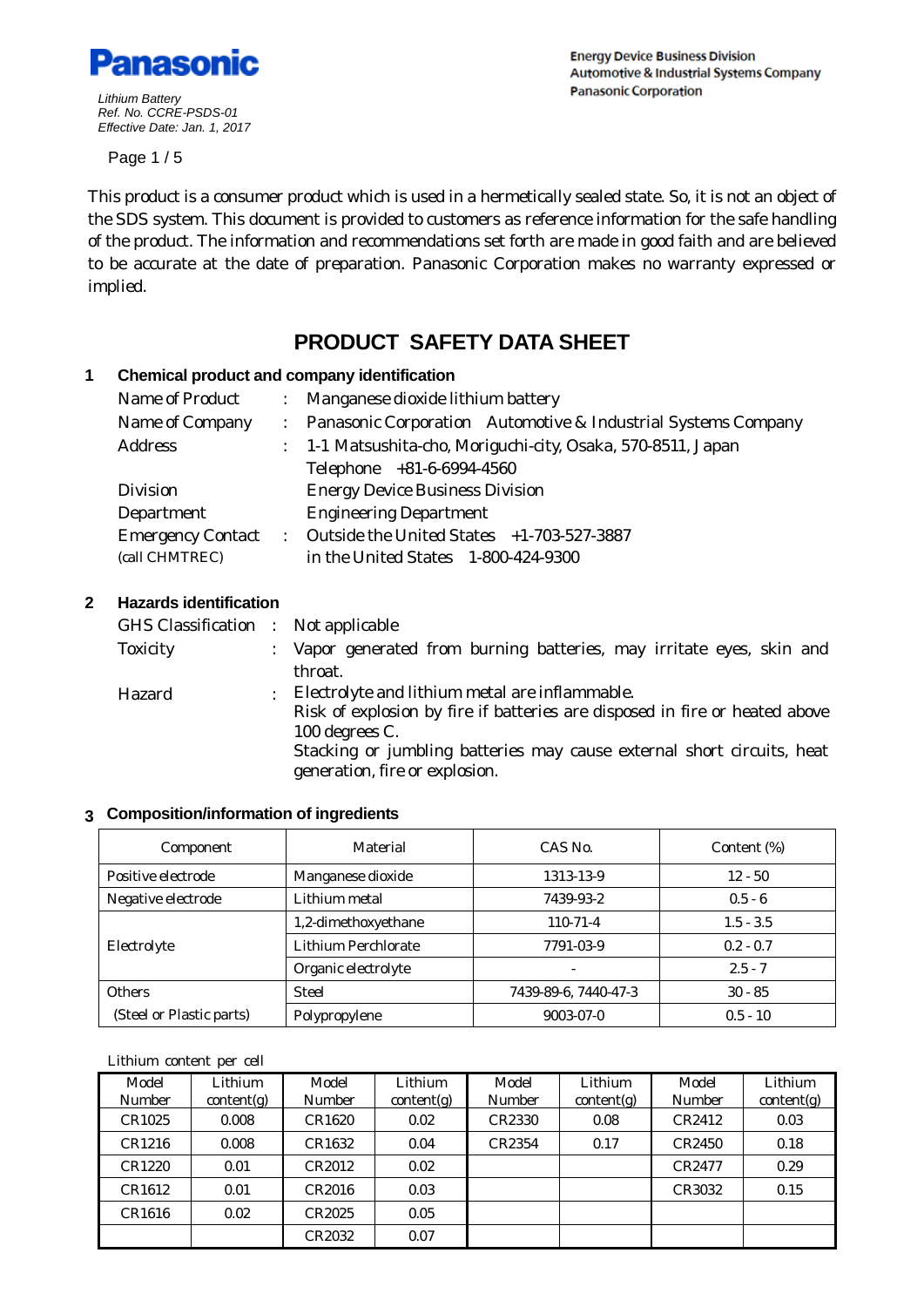

Page 2 / 5

| 4 | <b>First aid measures</b>    |                      | (in case of electrolyte leakage from the battery)                                                                                                                                                              |
|---|------------------------------|----------------------|----------------------------------------------------------------------------------------------------------------------------------------------------------------------------------------------------------------|
|   | Eye contact                  |                      | Flush the eyes with plenty of clean water for at least 15 minutes<br>immediately, without rubbing. Get immediate medical treatment.<br>If appropriate procedures are not taken, this may cause eye injury.     |
|   | Skin contact                 |                      | : Wash the contact areas off immediately with plenty of water and<br>soap. If appropriate procedures are not taken, this may cause sores<br>on the skin.                                                       |
|   | <b>Inhalation</b>            |                      | Remove to fresh air immediately. Get medical treatment<br>immediately.                                                                                                                                         |
| 5 | <b>Firefighting measures</b> |                      |                                                                                                                                                                                                                |
|   | Fire extinguishing agent     | $\ddot{\phantom{0}}$ | Alcohol-resistant foam and dry sand are effective.                                                                                                                                                             |
|   | <b>Extinguishing method</b>  |                      | Since vapor, generated from burning batteries may make eyes,<br>nose and throat irritates, be sure to extinguish the fire on the<br>windward side. Wear the respiratory protection equipment in some<br>cases. |

**6 Accidental release measures** (in case of electrolyte leakage from the battery) Take up with absorbent cloth, treat cloth as inflammable. Move the battery away from the fire.

| 7 | <b>Handling and storage</b> |                                                                                                                                                                                                                                                                                                                                                                                                                                                                                                                                                                                                               |
|---|-----------------------------|---------------------------------------------------------------------------------------------------------------------------------------------------------------------------------------------------------------------------------------------------------------------------------------------------------------------------------------------------------------------------------------------------------------------------------------------------------------------------------------------------------------------------------------------------------------------------------------------------------------|
|   | Handling                    | <i>i</i> When packing the batteries, do not allow battery terminals to<br>contact each other, or contact with other metals. Be sure to pack<br>batteries by providing partitions in the packaging box, or in a<br>separate plastic bag so that the single batteries are not mixed<br>together.<br><i>i</i> Use strong material for packaging boxes so that they will not be<br>damaged by vibration, impact, dropping and stacking during<br>their transportation.<br><b>ž</b> Do not short-circuit, recharge, deform, throw into fire or<br>disassemble.<br><i>i</i> Do not mix different type of batteries. |
|   |                             | <i>i</i> Do not solder directly onto batteries.                                                                                                                                                                                                                                                                                                                                                                                                                                                                                                                                                               |
|   |                             | <i>i</i> Insert the battery correctly in electrical equipment.                                                                                                                                                                                                                                                                                                                                                                                                                                                                                                                                                |
|   | <b>Storage</b>              | Do not let water penetrate into packaging boxes during their<br>$\ddot{\cdot}$<br>storage and transportation.                                                                                                                                                                                                                                                                                                                                                                                                                                                                                                 |
|   |                             | Do not store the battery in places of the high temperature or<br>under direct sunlight.                                                                                                                                                                                                                                                                                                                                                                                                                                                                                                                       |
|   |                             | <i>i</i> Please also avoid the places of high humidity. Be sure not to<br>expose the battery to condensation, rain or frozen condition                                                                                                                                                                                                                                                                                                                                                                                                                                                                        |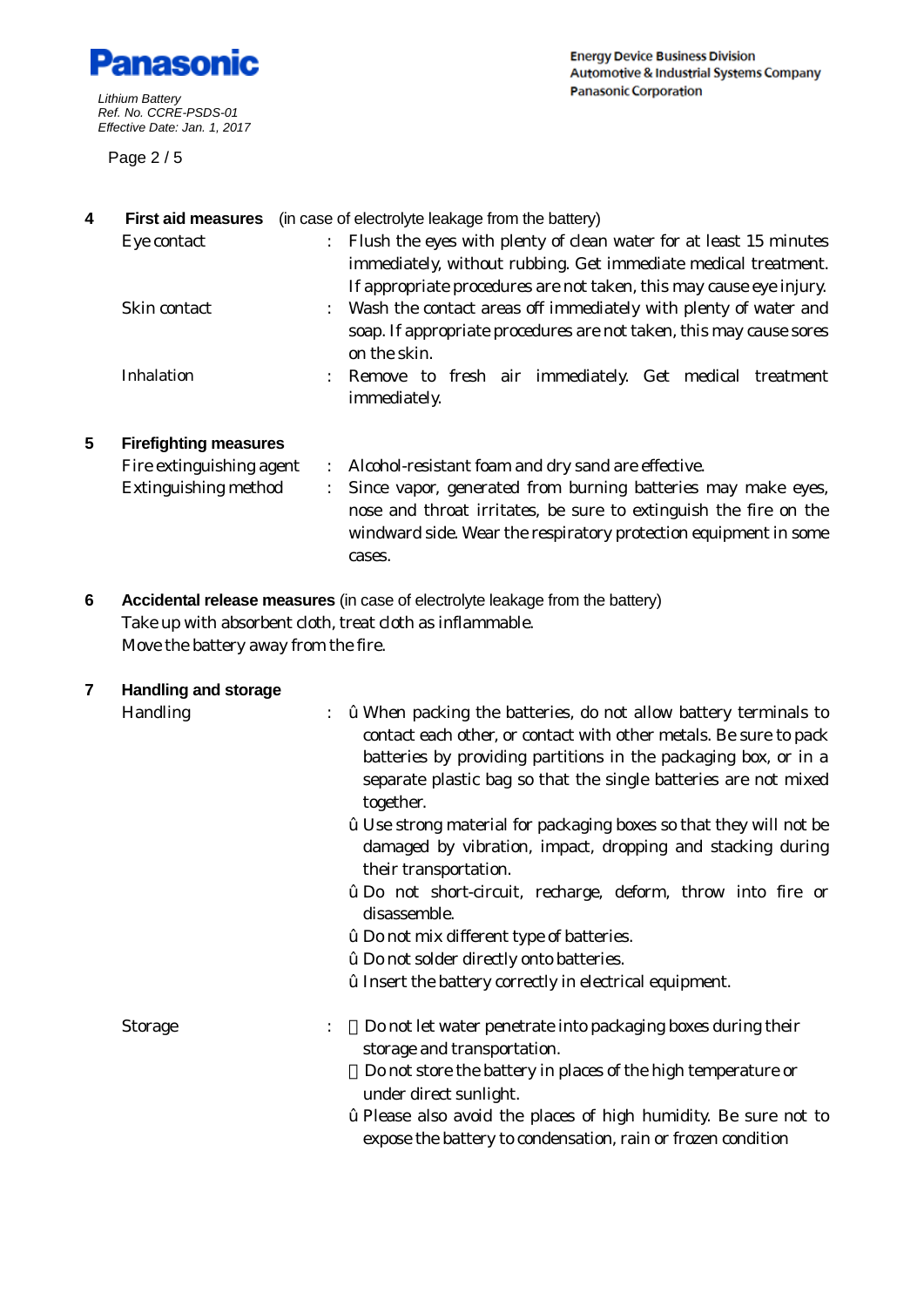

Page 3 / 5

## **8. Exposure controls and personal protection**

| Acceptable concentration : Not specified in ACGIH. |                                                                      |
|----------------------------------------------------|----------------------------------------------------------------------|
| Facilities                                         | : Provide appropriate ventilation system such as local ventilator in |
|                                                    | the storage place.                                                   |

Protective Equipment (in case of electrolyte leakage from the battery)

| <b>Respiratory Protection</b> | Self-Contained Breathing Apparatus for organic gases |
|-------------------------------|------------------------------------------------------|
| <b>Hand Protection</b>        | : Safety gloves.                                     |
| <b>Eye Protection</b>         | Safety goggle                                        |

# **9. Physical and chemical properties**

| Appearance      | $\therefore$ Coin shape |
|-----------------|-------------------------|
| Nominal Voltage | $\therefore$ 3 V        |

## **10. Stability and reactivity**

Since batteries utilize a chemical reaction they are actually considered a chemical product. As such, battery performance will deteriorate over time even if stored for a long period of time without being used. In addition, the various usage conditions such as discharge, ambient temperature, etc. are not maintained within the specified ranges the life expectancy of the battery may be shortened or the device in which the battery is used may be damaged by electrolyte leakage.

## **11. Toxicological information** (in case of electrolyte leakage from the battery)

| <b>Acute toxicity</b> | 2000mg/kg (estimated)<br>: Oral(rat) LD50 |
|-----------------------|-------------------------------------------|
| <b>Irritation</b>     | : Irritating to eye and skin.             |
| Mutagenicity          | : Not specified.                          |
| Chronic toxicity      | : Not specified.                          |
|                       |                                           |

## **12. Ecological information**

In case of the worn out battery was disposed in land, the battery case may be corroded, and leak electrolyte.

Mercury (Hg), Cadmium (Cd) and Lead (Pb) are not used in cell.

## **13. Disposal considerations**

When the battery is worn out, dispose of it under the ordinance of each local government.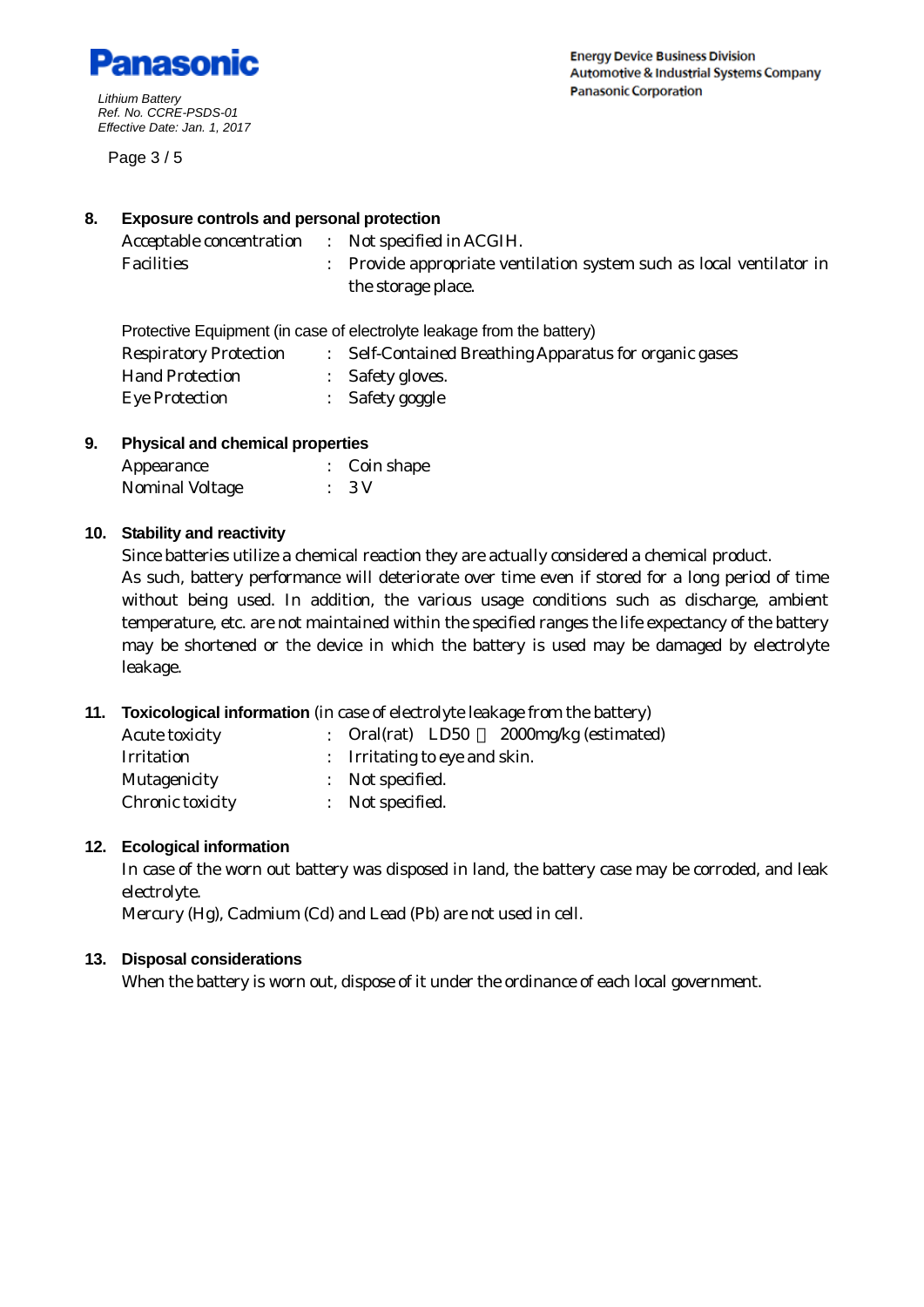

Page 4 / 5

**Energy Device Business Division Automotive & Industrial Systems Company Panasonic Corporation** 

#### **14. Transport information**

During the transportation of a large amount of batteries by ship, trailer or railway, do not leave them in the places of high temperatures and do not allow them to be exposed to condensation.

During the transportation do not allow packages to be dropped or damaged.

| Proper shipping name |  | : Lithium metal batteries                                                |
|----------------------|--|--------------------------------------------------------------------------|
| UN Number, UN Class  |  | : UN3090, Class9 (for the Air transport by PI968 Section IA or IB)       |
|                      |  | Exemption (for the Marine transport and the Air transport by             |
|                      |  | Section II of PI 968, 969 or 970)                                        |
|                      |  | Even though the cells are classified as lithium metal batteries          |
|                      |  | (UN3090 or UN3091), they are not subject to some requirements of         |
|                      |  | Dangerous Goods Regulations because they meet the following:             |
|                      |  | 1. for cells, the lithium content is not more than 0.3g;                 |
|                      |  | 2. each cell is of the type proven to meet the requirements of each test |
|                      |  | in the UN Manual of Tests and Criteria, Part, sub-section 38.3.          |
|                      |  | 3. each cell is manufactured in ISO9001 certified factory.               |

Please refer to the following reference information about concrete ways of transportation. Actual content of packaging label and shipping documents varies by shipping companies. Make sure to confirm in advance with your shipping company.

|                  | Reference        | Packing Instruction(PI)/<br>Special provision(SP) | <b>Note</b>                                                                                                                |  |  |  |
|------------------|------------------|---------------------------------------------------|----------------------------------------------------------------------------------------------------------------------------|--|--|--|
| Air transport    | <b>IATA DGR</b>  | PI 968 Section A                                  | Cells, Cargo Aircraft only; Net quantity per<br>package Max. 35kg                                                          |  |  |  |
|                  |                  | PI 968 Section B                                  | Cells, Cargo Aircraft only; net quantity per<br>package Max. 2.5kg                                                         |  |  |  |
|                  |                  | PI 968 Section                                    | Cells, Cargo Aircraft only, not more than one<br>package in any single consignment; net<br>quantity per package Max. 2.5kg |  |  |  |
|                  |                  | PI 969 Section                                    | Cells packed with equipment                                                                                                |  |  |  |
|                  |                  | PI 970 Section                                    | Cells contained in equipment, button cell<br>batteries                                                                     |  |  |  |
| Marine transport | <b>IMDG Code</b> | <b>SP 188</b>                                     |                                                                                                                            |  |  |  |

Information of reference

#### **15. Regulatory information**

IATA Dangerous Goods Regulations 58th Edition (IATA DGR) IMO International Maritime Dangerous Goods Code 2014 Edition (IMDG Code) UN Recommendations on the Transportation of Dangerous Goods, Model Regulations UN Recommendations on the Transportation of Dangerous Goods, Manual of Tests and Criteria EU Battery Directive 2006/66/EC, 2013/56/EU)

Regulation (EC) No. 1907/2006 on the Registration, Evaluation, Authorization and Restriction of Chemicals (REACH)

State of California Regulations - Best management practices for Perchlorate Materials